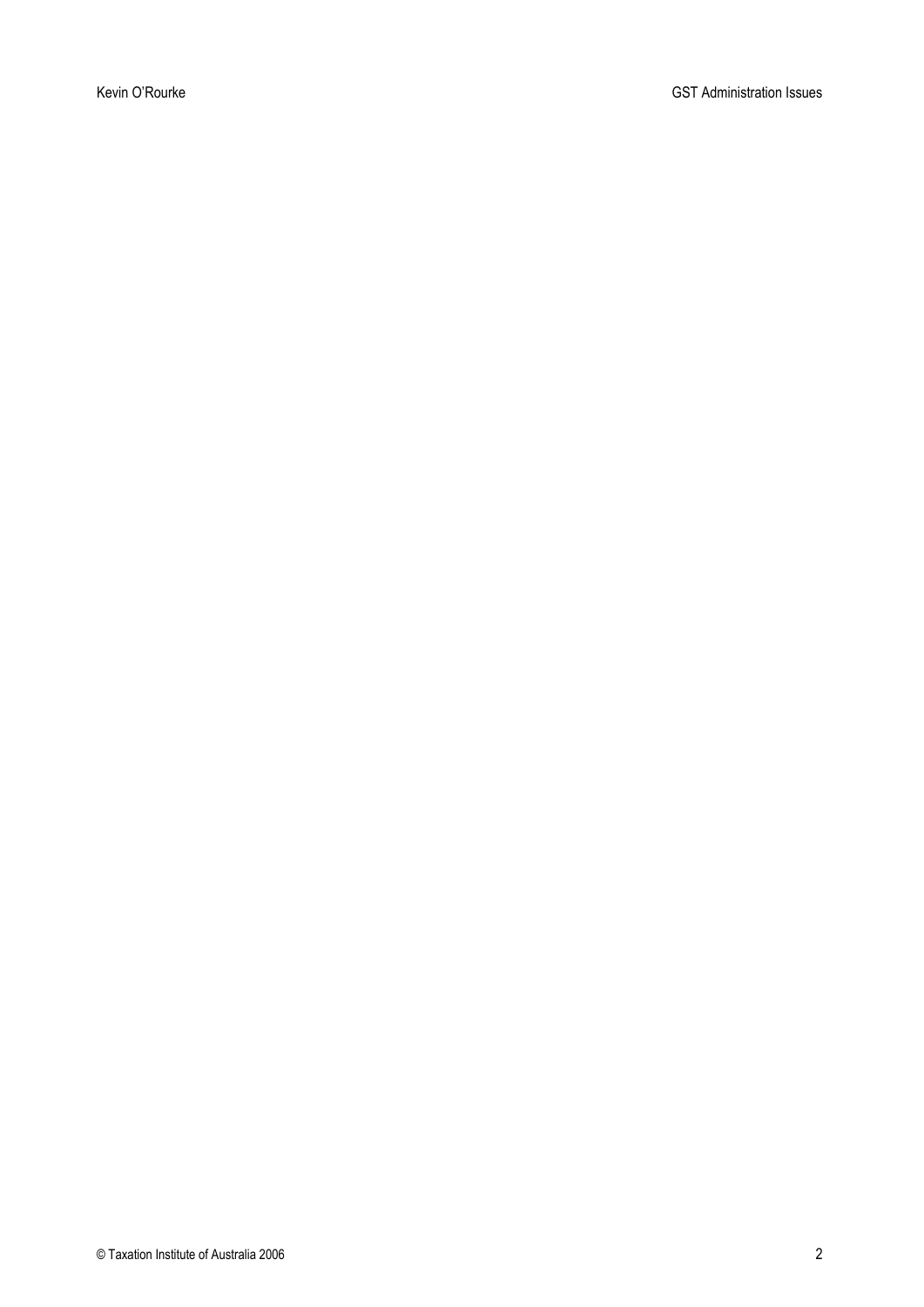# **GST Administration Issues**

#### **1 OVERVIEW**

The limited purpose of this paper is to discuss some selected aspects of GST administration relating to:

- GST rulings
- Refunds
- General Interest Charge (GIC)

It is appropriate to evaluate GST administration issues by reference to the well known hallmarks of a good tax system: equity, efficiency and simplicity.<sup>1</sup>

Equity, or fairness, has two dimensions: horizontal equity, which means that people in similar economic circumstances should be treated similarly; and vertical equity, which means that people in different situations should be treated differently, with those who are better off bearing a greater share of the tax burden. $2$  A tax which places significantly different burdens on a taxpayer in similar economic circumstances is manifestly unfair.<sup>3</sup>

An efficient tax system is necessary in order to improve Australia's economic performance. With a more efficient tax system, resources will be more likely to move into activities where they will generate the largest economic gains to the nation, rather than activities where they will simply yield the largest tax gains to investors.<sup>4</sup> Any tax will tend to discourage the activity on which it is imposed; it follows that the more comprehensive the tax system is the less distortion there will be of the relative rewards of different types of work, of the relevant attractions of work and leisure, of the relative returns from different types of investment, and of the relative prices of goods and services.<sup>5</sup>

A good tax system should be as simple as possible. A complex tax system makes it difficult for people to understand the law and apply it to their circumstances. Complexity imposes high compliance costs on the community and high administrative costs on the tax authorities. Complex tax laws also result in socially unproductive and costly tax litigation.<sup>6</sup>

The criteria of equity, efficiency and simplicity are often contradictory. Greater efficiency can lead to reduced equity, and so on. A balancing act is therefore required which inevitably turns upon matters of judgement. The context within which that judgement is made can be important in attaching more or less weight to each criterion. An understanding of the nature of GST is essential in providing that context.

<sup>1</sup> Reform of the Australian Tax System (Draft White Paper) (Canberra: AGPS, 1975), at paras 1.1 and 1.14.

<sup>2</sup> Id, at para 1.2.

<sup>3</sup> Id, at para 1.3.

<sup>4</sup> Id, at para 1.1.

<sup>5</sup> Id, at para 1.7.

<sup>6</sup> Id, at para 1.8.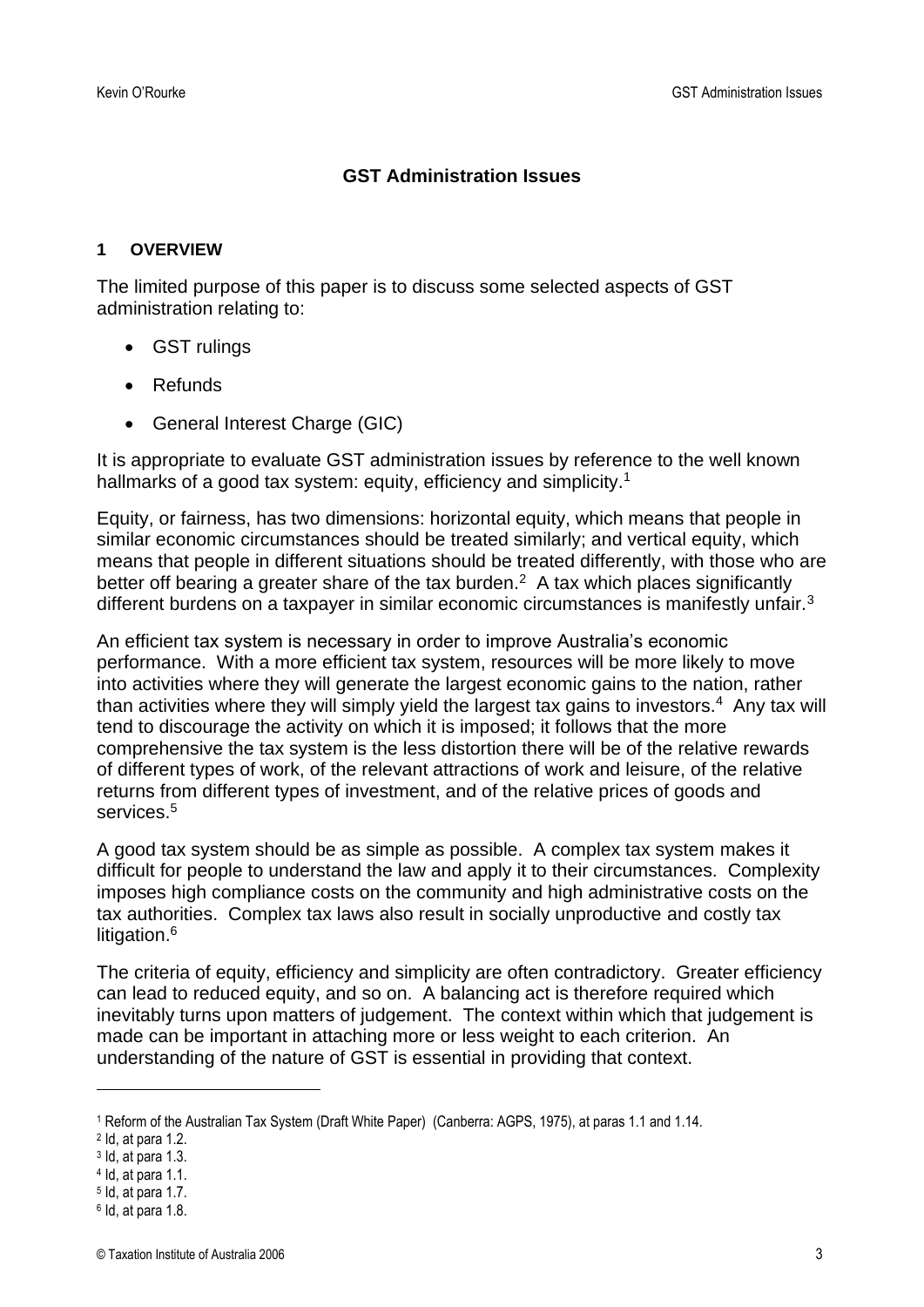'Broadly speaking, the GST is a tax on private consumption in Australia' which 'taxes the consumption of most goods, services and anything else in Australia, including things that are imported'.<sup>7</sup> The expression 'consumption' is not defined in the GST Act<sup>8</sup> and is not one of the 'basic rules' contained in Chapter 2 of that Act. The expression appears in several places in the GST Act but invariably for a specific purpose, such as defining the boundaries of GST-free food,<sup>9</sup> GST-free drugs and medicines,<sup>10</sup> and GST-free exports and other supplies for consumption outside Australia.<sup>11</sup>

The taxing of private consumption in Australia is generally achieved by:

- imposing tax on supplies made by entities registered for GST; but
- allowing those entities to offset the GST they are liable to pay on supplies they make against input tax credits for the GST that was included in the price they paid for their business inputs.<sup>12</sup>

In this way GST is effectively a tax on 'final' private consumption in Australia,<sup>13</sup> and is imposed on a registered supplier in respect of a supply made to a recipient.

It is a reality that most suppliers are unpaid tax collectors on whom the burden of the tax is not intended to fall, and that these suppliers must make judgements about the application of the tax to numerous transactions which occur on a day to day basis. Many suppliers would value certainty over most other factors. That is, many suppliers would prefer a taxable treatment that is certain to a non-taxable treatment that is not.

# **2 GST RULINGS**

The Government has previously recognised that a rulings system, binding on the Commissioner, gives taxpayers a greater measure of certainty and fairness. In introducing the private binding rulings system, the Minister assisting the Treasurer said: 'The new system of binding and reviewable rulings will promote certainty for taxpayers and thereby reduce their risks and opportunity costs. The new system will also be fairer because taxpayers will be able to object to private rulings and have the matter reviewed by an independent tribunal or court.'<sup>14</sup> This cannot be said for the GST rulings system.

The only legislative reference to GST rulings is to be found in section 105-60 in Schedule 1 to the *Taxation Administration Act 1953* (Cth)('TAA'). 15 There is a common

14 P Baldwin, Minister for Higher Education and Employment Services and Minister Assisting the Treasurer, Second Reading Speech, Taxation Laws Amendment (Self-Assessment) Bill 1992, 26 May 1992, Vol H of R 184 at 2774-2775.

<sup>7</sup> Explanatory Memorandum to the A New Tax System (Goods and Services Tax) Bill 1998, Executive Summary, at 6. 8 *A New Tax System (Goods and Services Tax) Act 1999* (Cth) ('GST Act').

<sup>9</sup> GST Act, subdivision 38A.

<sup>10</sup> GST Act, section 38-50.

<sup>11</sup> GST Act, subdivision 38E.

<sup>12</sup> Explanatory Memorandum to the A New Tax System (Goods and Services Tax) Bill 1998, Executive Summary, at 6. 13 Ibid.

<sup>15</sup> Many provisions in the *Taxation Administration Act 1953* (Cth) were renumbered earlier this year, unnecessarily adding to the complexity of the taxation system by adding to the burden of compliance and administration. Taxpayers and their advisers had to familiarise themselves with renumbered provisions in an exercise akin to learning a new language. The Tax Office has had to do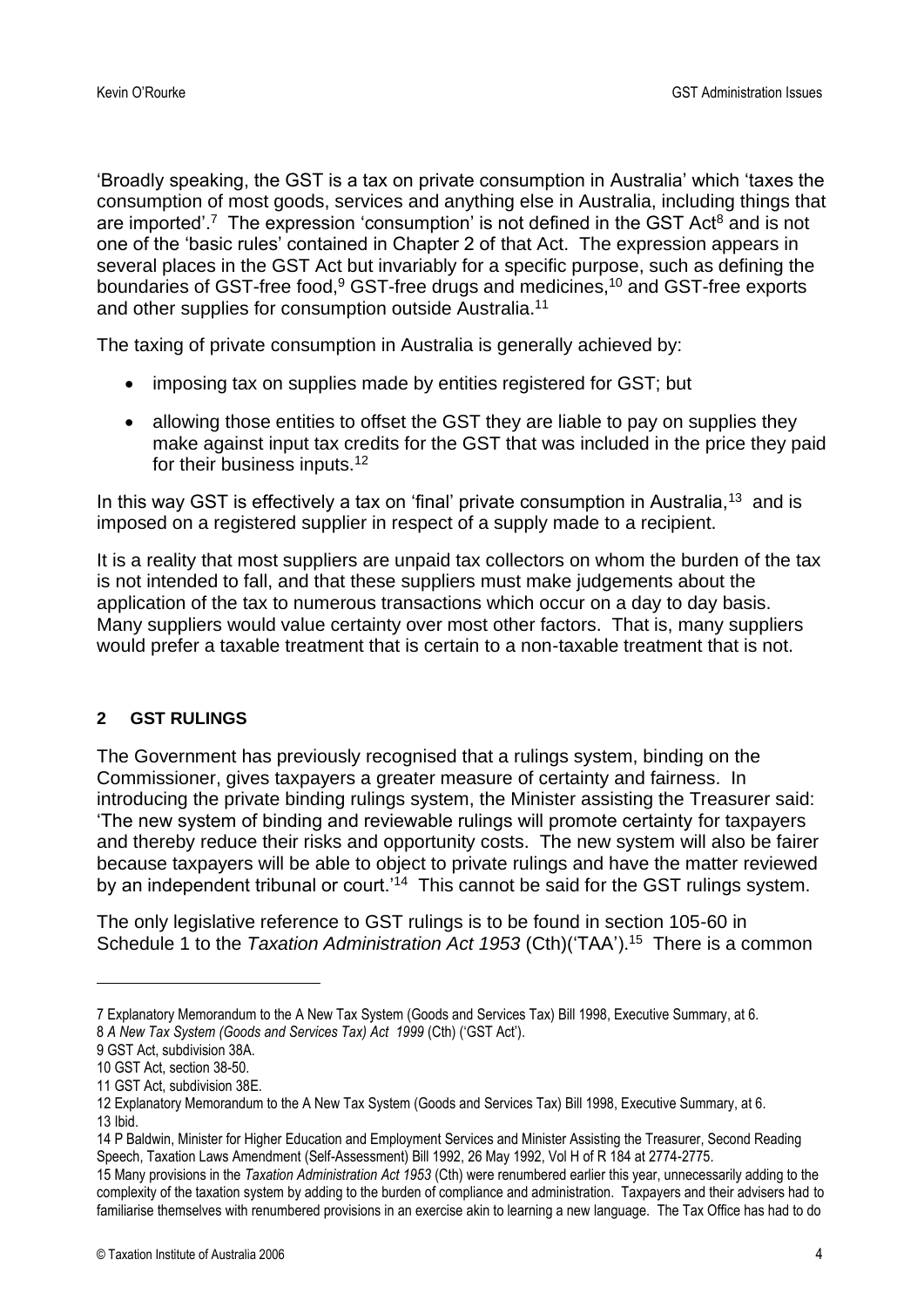misconception that this provision is the source of the power to issue rulings.<sup>16</sup> However, GST rulings are issued pursuant to the Commissioner's general power to administer indirect tax laws.<sup>17</sup> That distinction is of some importance if, for example, a taxpayer seeks to review, pursuant to the *Administrative Decisions (Judicial Review) Act 1977* (Cth) ('the ADJR Act'), the decision of the Commissioner to issue a particular ruling, since it is unlikely that a decision made pursuant to a general power of administration is one made under an enactment.<sup>18</sup> This stands in contrast to the Commissioner's view that a decision not to issue a ruling is reviewable under the provisions of that Act.<sup>19</sup> Nevertheless, the remedies available pursuant to section 39B of the *Judiciary Act 1903* (Cth) would still be available.

Section 105-60 applies to you if:

- the Commissioner alters a previous ruling that applied to you; and
- relying on the previous ruling, you have underpaid a net amount or an amount of indirect tax, or the Commissioner has overpaid an amount under section 35-5 of the GST Act, in respect of certain supplies and acquisitions that happened before the alteration.<sup>20</sup>

This provision draws heavily from the sales tax rulings system which preceded the GST, rather than from the income tax rulings system.<sup>21</sup>

A previous ruling must have 'applied to you' if you are to obtain the protection afforded by the statute. It is therefore important that the facts on which the ruling was based be clearly identified.<sup>22</sup> As with the income tax rulings system, a distinction might well be drawn between how the law applies to a particular set of facts, and 'the principles or reasoning' stated in the ruling.<sup>23</sup>

As Merkel J has commented: 'By making a ruling that states that it is binding 'to the extent it is capable of being a public ruling', or that a particular arrangement is 'likely to be regarded as a hire purchase arrangement', or that tax treatment of a particular arrangement is to be 'generally' as outlined the Commissioner is not providing the certainty that binding public rulings are intended to provide. Further, rulings in such terms obviously have a tendency to mislead which is antithetical to the system of certainty and fairness intended to be provided to taxpayers by the public rulings system.'<sup>24</sup>

the same but must also change numerous publications to reflect the renumbering. There seems little accountability in imposing such a change on the tax community which comes with considerable cost and little or no benefit.

<sup>16</sup> See, for example, Australian National Audit Office ('ANAO'), The Australian Taxation Office's Administration of Taxation Rulings (2001), which states, at para 1.6: 'GST private rulings are issued under s37 of the TAA'.

<sup>17</sup> *Taxation Administration Act 1953 (Cth)*, Schedule 1, s356-5.

<sup>18</sup> See *Hutchins v DFC of T* (1994) 94 ATC 4,443.

<sup>19</sup> GSTR 1999/1, para 24.

<sup>20</sup> *Taxation Administration Act 1953* (Cth)*,* s105-60(1)(a) and (b).

<sup>21</sup> Compare *Sales Tax Assessment Act 1992* (Cth), s77, and *Sales Tax Procedure Act 1934* (Cth), s 12D.

<sup>22</sup> See *Bellinz Pty Limited v FC of T* (1998) 98 ATC 4399 at 4405; and (1998) 98 ATC 4634.

<sup>23</sup> Id, at 4413 per Merkel J.

<sup>24</sup> Id, at 4417 per Merkel J.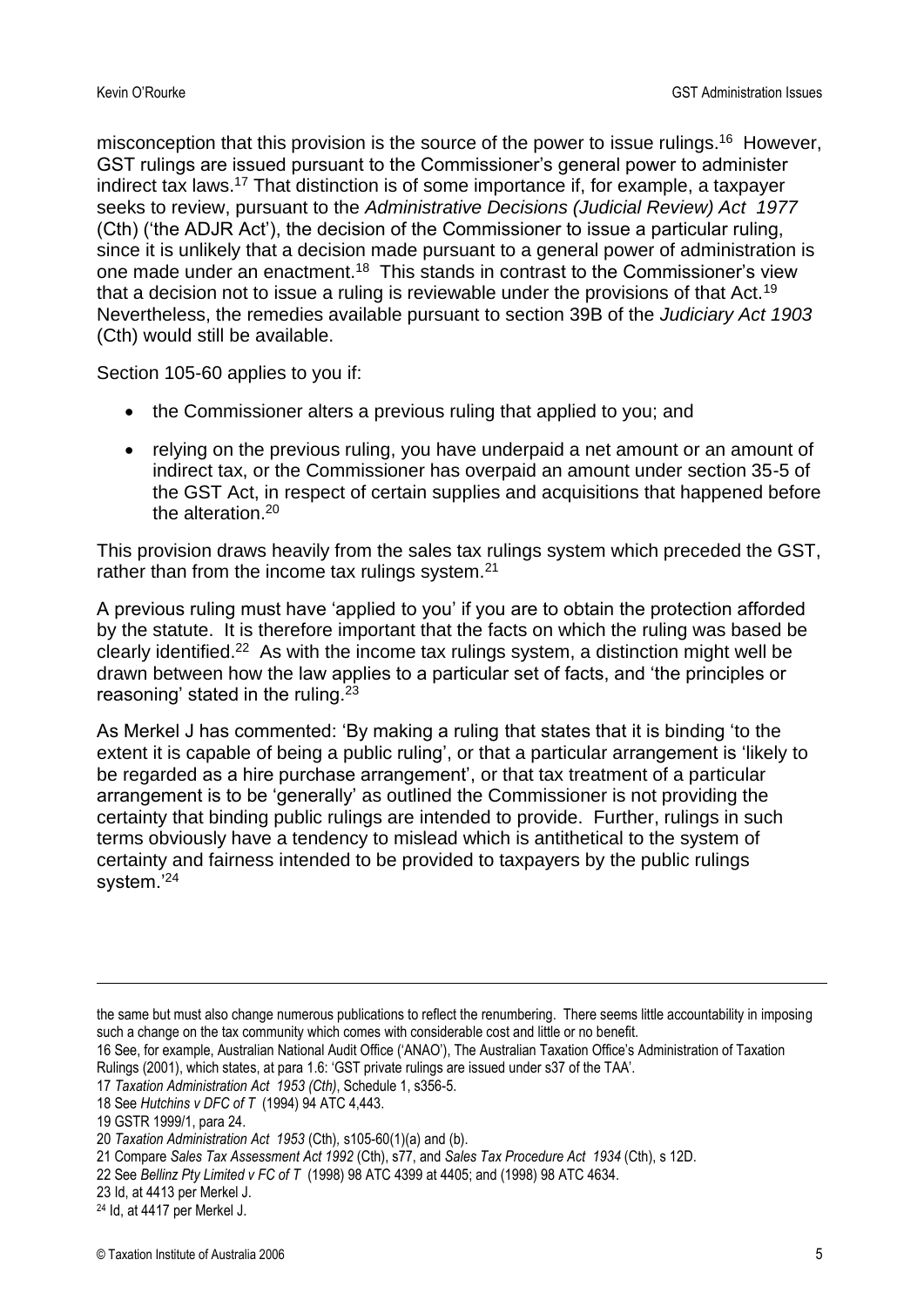Note also that you must have 'relied' upon a GST ruling to obtain protection, $25$  which is quite different to the income tax rulings system.

Unless the Commissioner is satisfied that you contributed to the giving, or continuing in force, of the earlier ruling by a misstatement or by suppressing a material fact, the underpaid indirect tax ceases to be payable, or the overpaid amount is taken to have been payable in full, from when the previous ruling was made.<sup>26</sup>

There are rules for deciding whether a ruling applies to you, or whether a ruling has been altered:

- a private ruling only applies to the entity to whom it was given;
- so far as a private ruling conflicts with an earlier public ruling, the private ruling prevails;
- so far as a public ruling conflicts with an earlier private ruling, the public ruling prevails;
- an alteration that a later ruling makes to an earlier ruling is disregarded so far as the alteration results from a change in the law that came into operation after the earlier ruling was given.<sup>27</sup>

There are likely to be numerous cases where a taxpayer with a private ruling will be unaware that a later public ruling has altered the previous ruling.

## **2.1 Public GST Rulings**

Six years after the introduction of GST, the overall standard of public GST rulings continues to be high and demonstrate a high level of technical expertise and clarity.

In 2001 the Auditor-General found that the processes for the production of public rulings of high technical quality operated effectively overall.<sup>28</sup> He concluded that 'the mechanisms in place for public rulings substantially provide for consistent and fair treatment for taxpayers'.<sup>29</sup> One area of concern identified by the Auditor-General was the time taken to produce some types of public rulings, which inhibited their usefulness. He nevertheless concluded that 'the public rulings system, overall, provides taxpayers with increased certainty regarding the Commissioner's application of the tax law.<sup>30</sup>

The time taken between draft and final rulings continues to be of concern. By way of example, GSTR 2003/D7 relating to s38-190(3) issued in draft on 19 December 2003, while GSTR 2005/6 issued in final on 14 December 2005.

<sup>25</sup> See *Magna Stic Magnetic Signs Pty Ltd & Ors v FCT* (1989) ATC 5000.

<sup>26</sup> *Taxation Administration Act 1953* (Cth), s105-60(2).

<sup>27</sup> *Taxation Administration Act 1953* (Cth), s105-60(3).

<sup>28</sup> Australian National Audit Office ('ANAO'), The Australian Taxation Office's Administration of Taxation Rulings (2001), para 12. See also ANAO, Administration of Taxation Rulings Follow-up Audit (2004).

<sup>29</sup> Id, at para 17.

<sup>30</sup> Id, at para 26.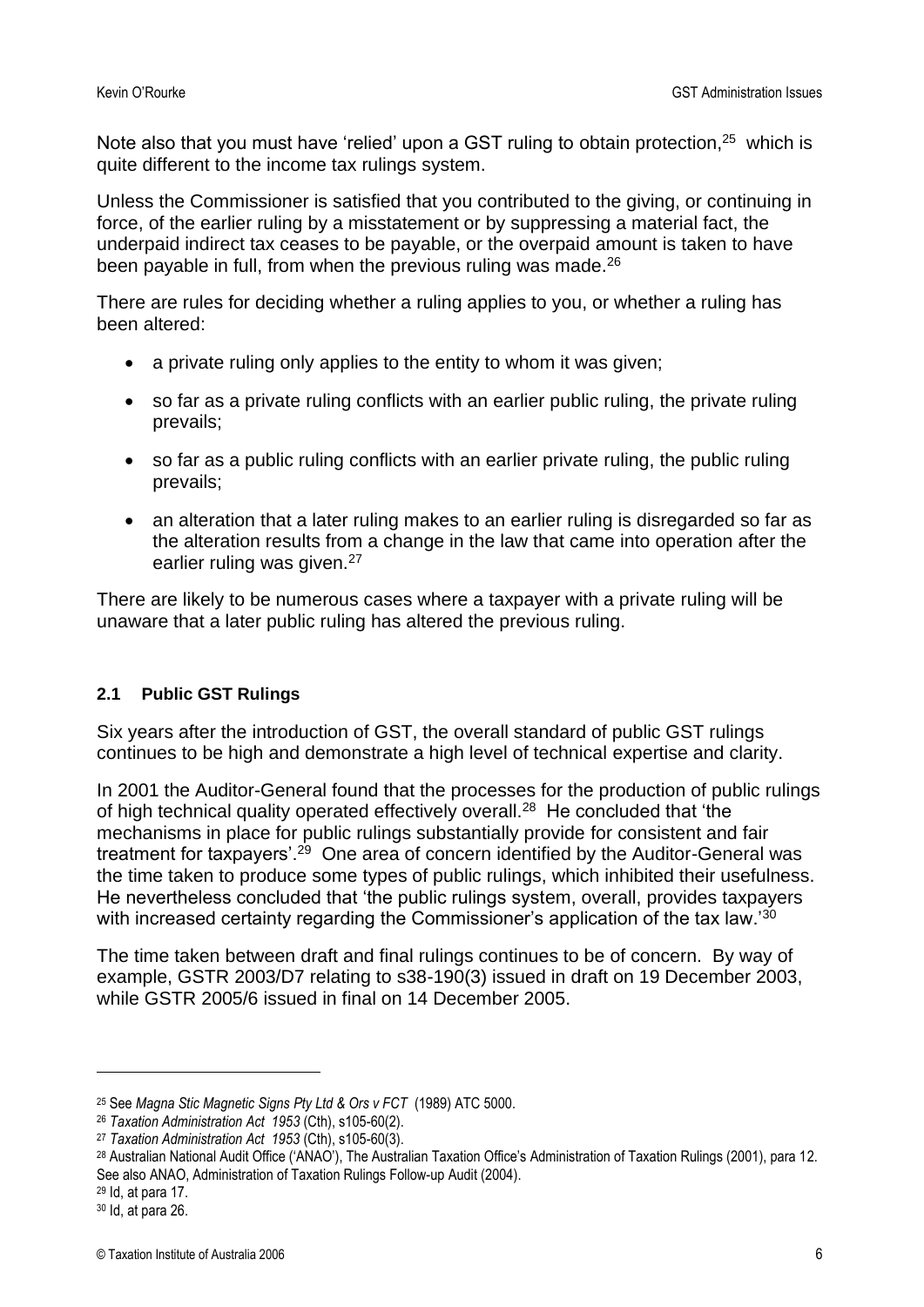An extended period of uncertainty, and the unfair burden this places on the unpaid tax collector, hardly needs elaboration. I readily accept that some GST issues are very complex, and the interpretation of s38-190(3) certainly falls into that category. But that is exactly the problem for the unpaid tax collector self-assessing on a day to day basis. And it is precisely because an issue is complex that a measure of certainty is required. It is cold comfort for the taxpayer who gets it 'wrong' to be told that the Commissioner will take this into consideration in remitting penalties. The primary liability is often in practice irrecoverable from a consumer, and the unpaid tax collector suffers a very real loss.

Given the need for certainty by unpaid tax collectors with numerous day to day transactions, a taxpayer should be allowed to rely upon a draft ruling six months after its release if the final ruling has not issued by that date.

# *Private GST Rulings*

There has been a great deal of scrutiny of the private rulings system.<sup>31</sup> The overall standard of private GST rulings is variable and often stands in marked contrast to public GST rulings, no doubt because of the vast number of private ruling requests received by the Commissioner. For this reason, the mechanism for reviewing a private GST ruling is of great importance, and yet there exist no formal review rights.

As discussed earlier in this paper, the Government has previously recognised that a rulings system, binding on the Commissioner, is fairer because taxpayers are able to object to private rulings and have the matter reviewed by an independent tribunal or court.<sup>32</sup> The Auditor-General in his 2001 report also recognised that a framework for rulings with formal review rights is a worthwhile feature of a rulings system supporting taxpayers in a self-assessment environment.<sup>33</sup>

However, no formal appeal rights exist in relation to private GST rulings. The issue of a private GST ruling does not give rise to objection and appeal rights, nor does it give rise to rights under the ADJR Act. $34$  One means of challenging a private ruling is to invoke the assessment process by requesting a special assessment, and then proceed to objection and appeal.<sup>35</sup> Another means is to seek declaratory relief.

Declaratory proceedings were a common feature of sales tax disputes. For many years these proceedings were commenced in the state Supreme Courts or the High Court but not in the Federal Court. The first cases were replete with jurisdictional issues.<sup>36</sup> This prompted the Commissioner to issue Sales Tax Ruling ST 2454. This ruling dealt with sales tax objection and appeal procedures; jurisdiction and standing in declaratory

<sup>31</sup> See Sherman, Report of an Internal Review of the Systems and Procedures relating to Private Binding Rulings and Advance Opinions in the Australian Tax Office, August 2000; and Australian National Audit Office ('ANAO'), The Australian Taxation Office's Administration of Taxation Rulings (2001).

<sup>32</sup> P Baldwin, Minister for Higher Education and Employment Services and Minister Assisting the Treasurer, Second Reading Speech, Taxation Laws Amendment (Self-Assessment) Bill 1992, 26 May 1992, Vol H of R 184 at 2774-2775.

<sup>33</sup> ANAO, 2001, at para 3.3.

<sup>34</sup> See *Hutchins v DFC of T* (1994) 94 ATC 4,443.

<sup>35</sup> See *Taxation Administration Act 1953* (Cth), ss 22-23.

<sup>36</sup> See *Kodak (Australasia) Pty Ltd v Commonwealth* (1989) 89 ATC 4010; *In Re the Totalisator Administration Board of Queensland* (1988) 88 ATC 4178; and *FC of T v Biga Nominees Pty Ltd* (1988) 88 ATC 4270.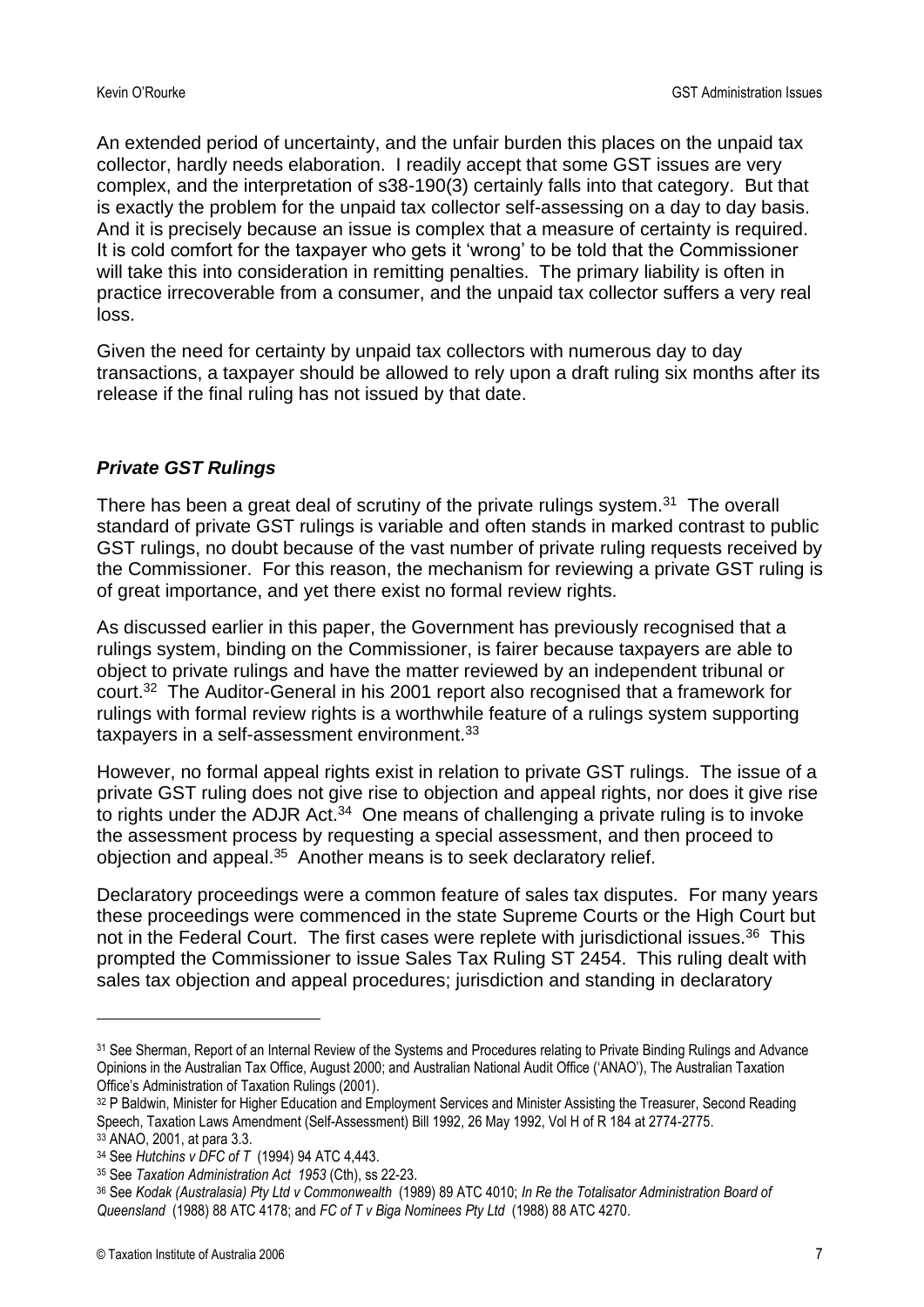proceedings; and disputing sales tax liability generally. The Commissioner indicated in the ruling that he would not continue with jurisdiction and standing challenges to declaratory proceedings. The original jurisdiction of the Federal Court was expanded in 1997 to include, among other things, any matter arising under any laws made by the Parliament, other than in respect of certain criminal matters.<sup>37</sup>

Six years after the introduction of GST it would be helpful for the Commissioner to issue a practice statement dealing with the issues likely to arise in the course of GST disputes.

One very real consequence of a lack of appeal rights is that it becomes very difficult to obtain certainty in relation to proposed transactions. You cannot enliven the objection and appeal process by requesting a special assessment as there is nothing to assess in relation to a proposed transaction. It would also be difficult to obtain a declaration in relation to a proposed transaction as it is not the role of the courts to provide advisory opinions.

The Inspector-General of Taxation has indicated that he intends to examine whether the current objection and appeal process provides timely resolution of disputes, citing the example where the Commissioner applies a ruling in an audit and all the facts are agreed.<sup>38</sup>

## **2.2 Improving the rulings system**

In 2002 I made a number of recommendations to improve the GST rulings system.<sup>39</sup> These recommendations were adopted by the Law Council of Australia and discussed at the National Tax Liaison Group meeting on 5 December 2002. Several bear repeating, together with the ATO response at the time and what has happened since.

1. The Government should amend the GST law to provide formal review rights in respect of private GST rulings as a means of supporting taxpayers in a self-assessment environment, especially in relation to prospective transactions. The simplest path is to extend the private binding rulings regime to GST.

At the NTLG meeting in 2002, the ATO stated it 'would support a recommendation to Treasury to amend GST and related legislation to provide an appropriate legislative basis for GST Rulings and welcomes the opportunity to participate in proposing this as part of any NTLG process currently being developed.'

After almost four years we are yet to see any legislative change.

2. The Commissioner should issue a practice statement, along the lines of former Sales Tax Ruling ST 2454, dealing with GST objection and appeal procedures; jurisdiction and standing in declaratory proceedings; and disputing GST liability generally.

<sup>37</sup> Judiciary Act 1903 (Cth), s 39B(1A).

<sup>38</sup> D Pengilley, *Highlighting the Tax Office's approach to Settling and Finalising Issues with Taxpayers*, 2nd Annual Corporate Tax Forum, 25 September 2006.

<sup>39</sup> K O'Rourke, *The GST Rulings System – Is it Failing?,* (2002) 12 Revenue LJ 79.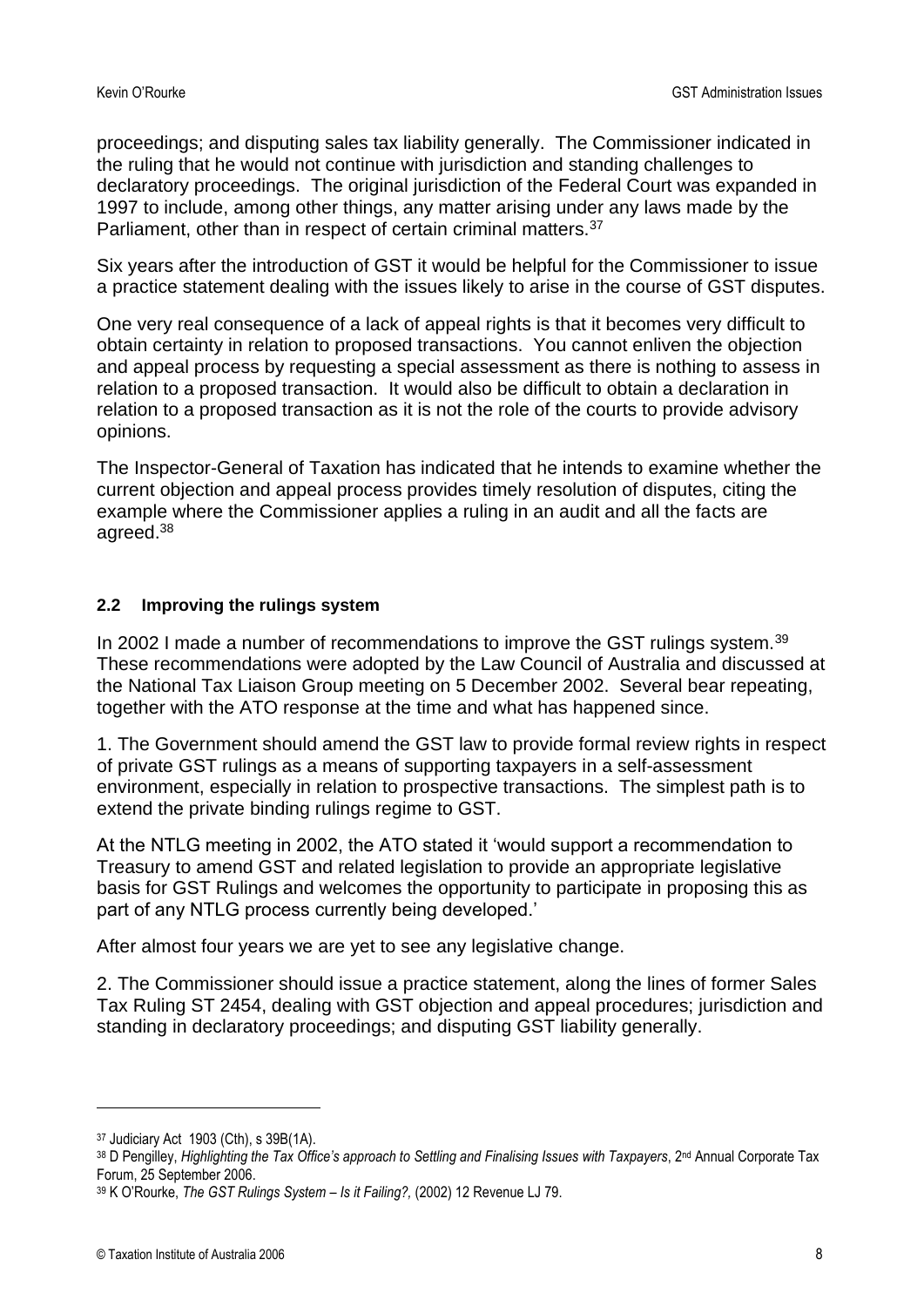At the NTLG meeting in 2002, the ATO agreed 'that a practice statement along the lines suggested would provide some useful guidance for taxpayers. The preparation of such a statement, however, needs to be weighed against competing priorities.'

After almost four years we are yet to see any practice statement.

3. The Commissioner should withdraw and re-issue GSTR 1999/1, correcting the statement at paragraph 24 that a decision not to issue a ruling is reviewable under the provisions of the ADJR Act.

At the NTLG meeting in 2002, the ATO stated that it had 'undertaken a review of all formal public GST rulings for accuracy, consistency and currency - this recommendation will be included in that review.'

After almost four years we are yet to see the re-issue of GSTR 1999/1.

To these recommendations I would add the following.

4. The Commissioner should issue a public ruling allowing a taxpayer to rely upon a draft ruling six months after its release if the final ruling has not issued by that date.

# **3 REFUNDS**

If the net amount for a tax period is less than zero, the Commissioner must, on behalf of the Commonwealth, pay that amount to you.<sup>40</sup> The entitlement to the refund arises when you give the Commissioner a GST return.<sup>41</sup> However, there are restrictions and time limits on claiming refunds.

## **3.1 Restrictions on claiming refunds**

Section 105-65(2) of Schedule 1 to the *Taxation Administration Act 1953* (Cth), headed 'Restriction on refunds', applies to so much of any amount of indirect tax as you have overpaid, and to so much of any net amount that is payable to you under section 35-5 of the GST Act as the Commissioner has not paid to you or applied under Division 3 of Part IIB of the *Taxation Administration Act 1953* (Cth).

If you overpaid an amount, or the amount was not refunded to you, because a supply was treated as a taxable supply to any extent, and the supply is not a taxable supply to that extent (for example, because it is GST-free), then the Commissioner need not give you the refund, or apply the amount under Division 3 or 3A of Part IIB, if the Commissioner is not satisfied that you have reimbursed a corresponding amount to the recipient of the supply, or if the recipient is registered or required to be registered.<sup>42</sup>

Where the Commissioner is not satisfied that the relevant conditions are met, then he 'need not give you the refund'. Whether he still has a discretionary power to refund

<sup>40</sup> GST Act, s35-5.

<sup>41</sup> GST Act, s35-10.

<sup>42</sup> *Taxation Administration Act 1953* (Cth), s105-65(1).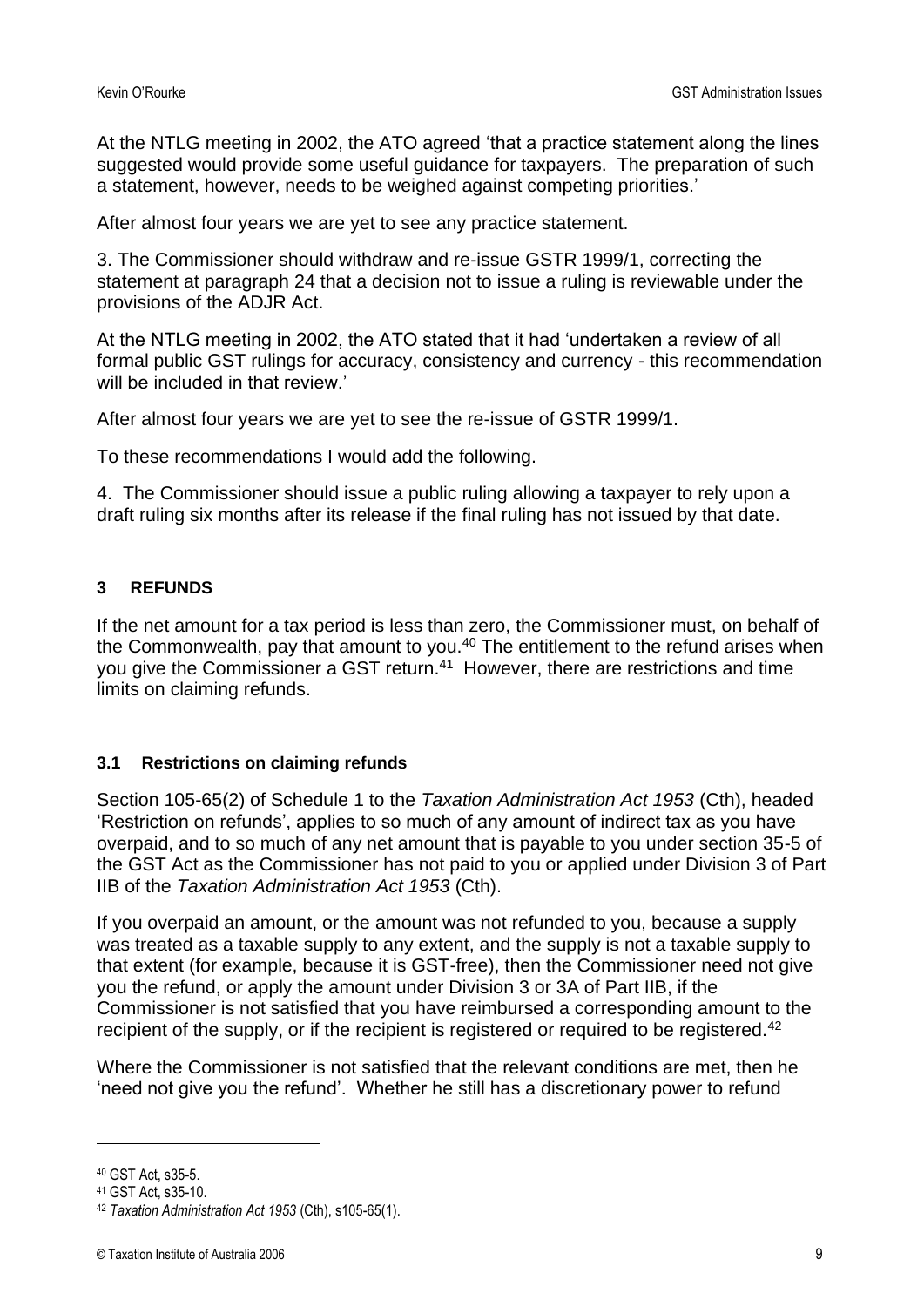remains an open question.<sup>43</sup> The Commissioner's current practice is governed by Practice Statement PS LA 2002/12.

If the supplier has reimbursed the recipient, a refund will be allowed. In the case of an unregistered recipient, the ATO must refund the amount pursuant to section 8AAZLF of the *Taxation Administration Act 1953* (Cth). In the case of a registered recipient, The ATO will exercise the section 105-65 discretion to allow the entitlement or refund.

If the supplier has not first reimbursed the recipient, the ATO will generally not exercise the section 105-65 power to allow a refund. $44$ 

In the case of an unregistered recipient, there are two stated exceptions to this but it is now doubtful whether they have current application.<sup>45</sup> The first exception applies if the supplier can demonstrate that it has absorbed the cost of the amount incorrectly included as GST in the price and did not pass it on to the consumer. Before allowing such a refund, the ATO would require from the supplier conclusive and tangible proof of its claims. However, there was an expectation that such instances would be limited to supplies that were made very soon after the GST was implemented on 1 July 2000. The second exception applies if the supplier had complied with a written directive from the ACCC in relation to supplies that occurred before 30 June 2002 (for example, where the recipients could not be readily traced, such as for numerous supplies made to cash customers in the public at large).

In the case of a registered recipient, there are also two stated exceptions.<sup>46</sup> The first exception applies if the supplier can demonstrate that it has absorbed the cost of the amount incorrectly included as GST in the price, did not pass it on, and has cancelled earlier tax invoices sent to the registered recipients. The ATO will require tangible proof of such claims. The second exception applies in cases where genuine financial hardship may result from any refusal to refund the amount incorrectly included as GST in the price. An example would be where the supplier had not received payment from the recipient. However, before making any refund to the supplier, the ATO will require that earlier tax invoices have been cancelled.

#### **3.2 Reimbursement**

Section 105-65 refers to you having 'reimbursed a corresponding amount to the recipient of the supply.' That is, where the burden of the tax has been passed on to a recipient, reimbursement of the recipient is generally required before a refund will be made. The recent decision of the High Court in *Avon Products<sup>47</sup>* on the meaning of 'passing on' under the sales tax law has direct relevance to the meaning of 'reimbursement' under the GST law.

The High Court noted that a 'central feature' of sales tax was that 'the economic burden of the impost is generally not intended to be borne by the person liable to remit it; it is to

<sup>43</sup> See generally *Finance Facilities Pty Ltd v FCT* (1971) 127 CLR 106; [1971] HCA 12.

<sup>44</sup> PS2002/12, para 5.

<sup>45</sup> PS2002/12, Appendix 2.

<sup>46</sup> PS2002/12, Appendix 2.

<sup>47</sup> *Avon Products Pty Limited v Commissioner of Taxation* [2006] HCA 29.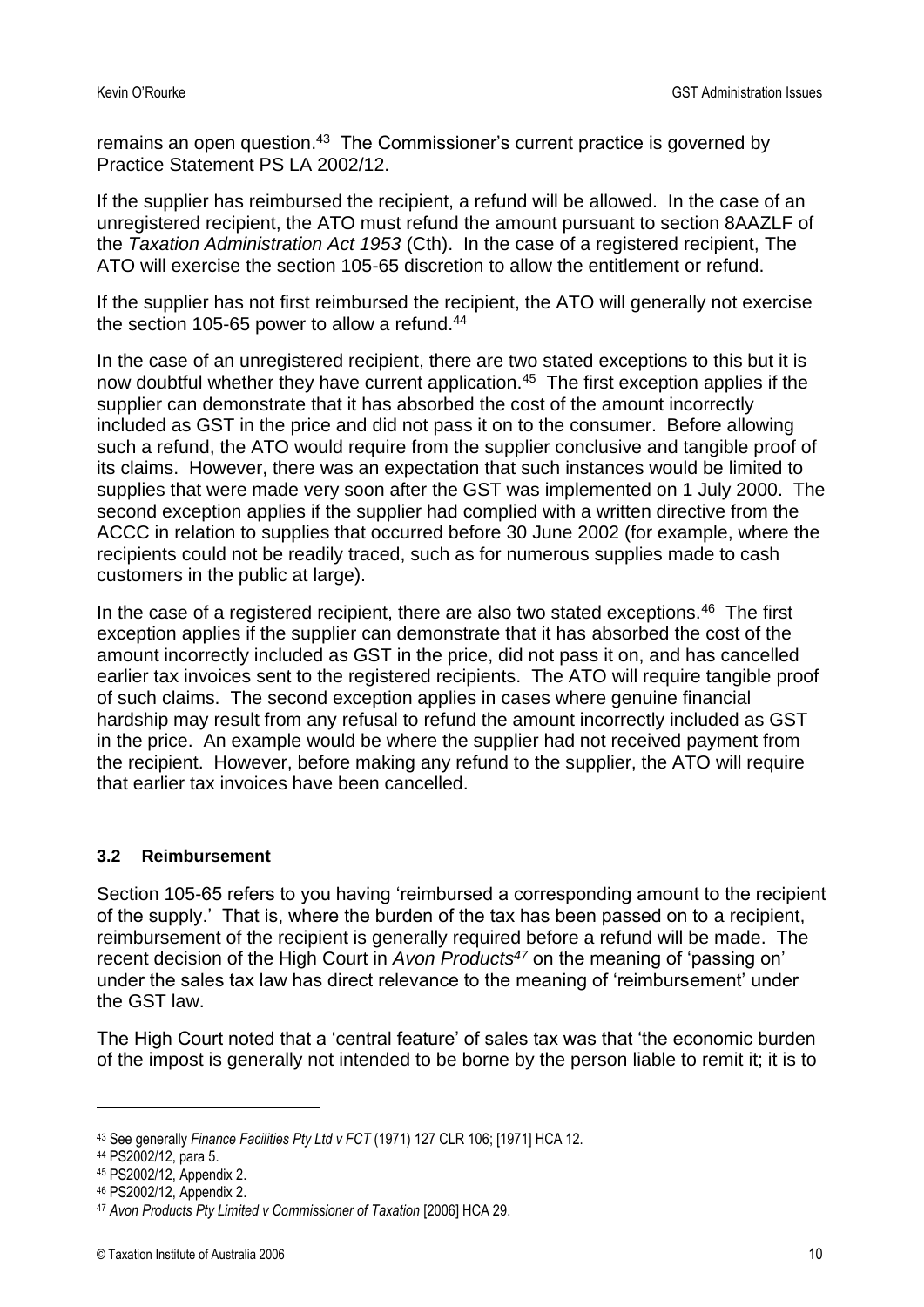be passed on.<sup>'48</sup> This statement is true for indirect taxes generally and is what distinguishes them from direct taxes, such as income tax.

The High Court noted that 'there is nothing extraordinary in the proposition that in the usual course of things sales tax will be passed on.'<sup>49</sup> There is then a curious statement that, 'leaving aside rare cases where sales tax is separately identified and superadded to the invoice price after sale, sales tax can only be passed on indirectly through the price mechanism.' Far from being rare, it was a requirement that sales tax be separately identified at the most frequently occurring taxing point, which was the last wholesale sale. Avon involved a less frequent taxing point, an 'indirect marketing sale',<sup>50</sup> which imposed tax on the retail sale at a notional wholesale selling price.<sup>51</sup> There was no requirement here to separately identify the sales tax on the invoice.

The relevant provision in Avon applied in cases of 'Tax Overpaid', where the 'claimant has paid an amount as tax that was not legally payable.' The amount of the credit was 'the amount overpaid, to the extent that the claimant has not passed it on.' $52$  The legislation did not provide a comprehensive definition of 'passed on', which therefore had to be determined according to its ordinary meaning.<sup>53</sup>

A number of propositions emerge from the decision of the Court:

1. The onus of proving that the taxpayer has not passed on the overpayment lies upon the taxpayer.<sup>54</sup> This will occur comparatively seldom.<sup>55</sup>

2. The question whether sales tax has been passed on is a question of fact.<sup>56</sup>

3. Where the facts disclose that the taxpayer has set prices at a level to ensure that they exceed cost (including tax), it will be difficult for the taxpayer to satisfy its onus of proof that it has borne the tax burden itself.<sup>57</sup>

4. The contention that a tax is only passed on if the price at which the goods are sold is increased by the amount of the tax is flawed.<sup>58</sup>

In my opinion, these propositions are equally applicable to reimbursement under GST.

In the light of *Avon*, and given the apparent redundancy of some of the material in Practice Statement PS LA 2002/12, it would be highly desirable for the Commissioner to update and re-issue that Practice Statement.

<sup>55</sup> Id at [12].

- <sup>57</sup> Id at [21].
- <sup>58</sup> Id at [23].

<sup>48</sup> [2006] HCA 29 at [7].

<sup>49</sup> [2006] HCA 29 at [9].

<sup>50</sup> *Sales Tax Assessment Act 1992* (Cth), s20.

<sup>51</sup> *Sales Tax Assessment Act 1992* (Cth), s16, Schedule 1, Table 1, Assessable Dealings AD2d and AD12d.

<sup>52</sup> *Sales Tax Assessment Act 1992* (Cth), s51(1), Schedule 1, Table 3, Credit Ground CR1.

<sup>53</sup> [2006] HCA 29 at [6].

<sup>54</sup> Id at [5]; see also *Taxation Administration Act 1953* (Cth), s14ZZO(b).

<sup>56</sup> Id at [20].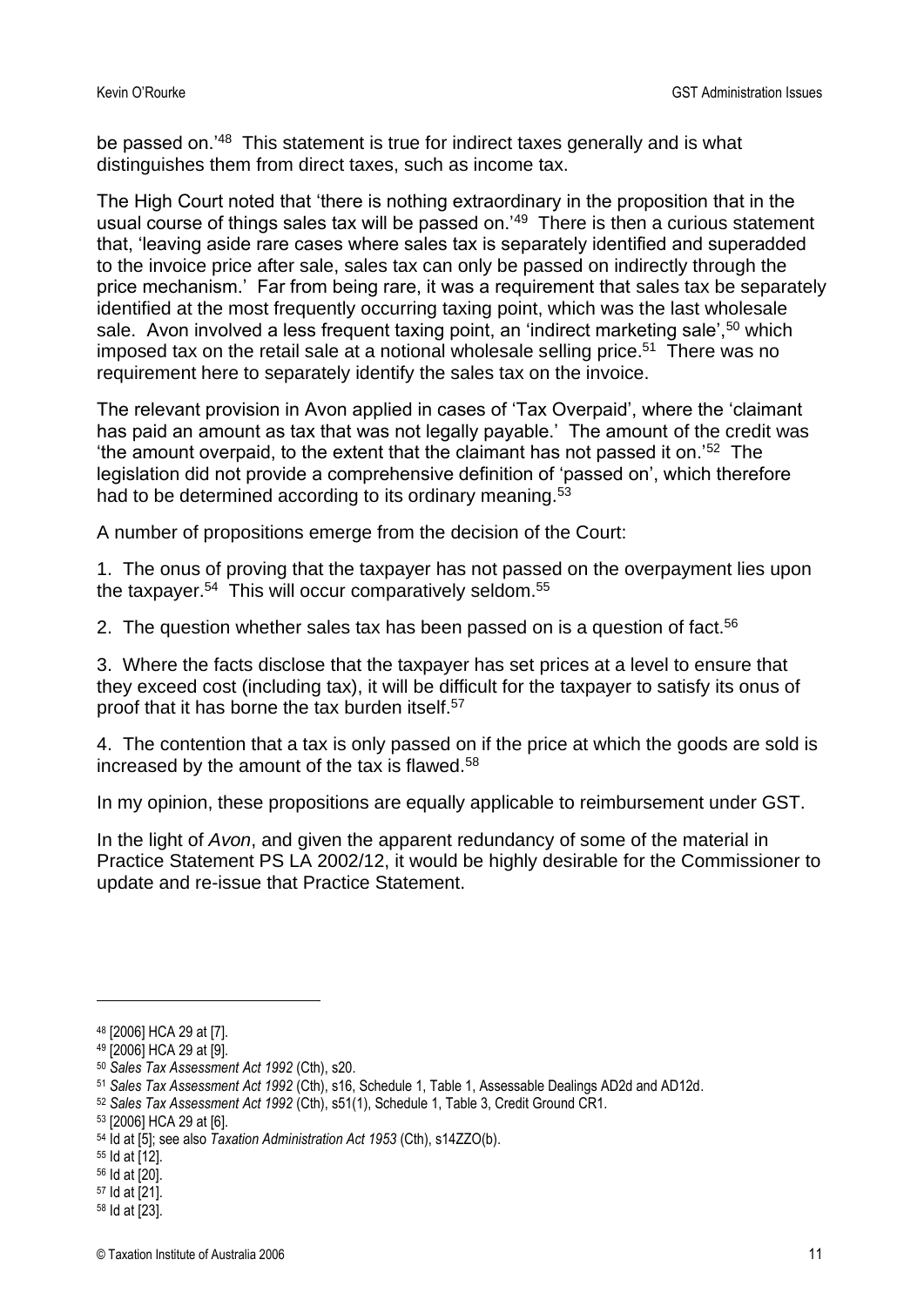## **3.3 Wash transactions**

The ATO recognises that reversing transactions and revising every activity statement to correct errors between registered entities amounts to a paper 'round robin' among the registered recipient, the supplier, and the ATO. Significant compliance costs are incurred with no change to the financial result. Accordingly, the ATO has accepted an alternative solution that results in no detriment to GST revenue.<sup>59</sup>

When input tax credits are claimed in good faith before it is discovered that non-taxable supplies were treated as taxable, the ATO will adopt the alternative solution, but only where both the supplier and the recipient meet specified conditions.<sup>60</sup> Further, neither party is obliged to adopt the solution, even if they both meet the criteria.

The General Interest Charge (GIC) that would otherwise be payable by the recipient is effectively waived under this solution.<sup>61</sup>

The alternative solution cannot be extended to any circumstances outside of those covered by section 105-65 of the *Taxation Administration Act 1953* (Cth). For example, the solution cannot be applied to the reverse scenario of the incorrect treatment of a taxable supply as non-taxable. Such errors must be corrected either by activity statement revision or using Fact Sheet NAT 4700 (Correcting GST Mistakes).<sup>62</sup>

## **3.4 Time limit on claiming refunds***<sup>63</sup>*

You are not entitled to a refund under section 35-5 in respect of a particular tax period or an input tax credit that is attributable to a particular tax period, unless you notify the Commissioner that you are entitled to the refund or credit within four years after the end of the tax period.<sup>64</sup>

The Explanatory Memorandum which introduced the materially identical predecessor to section 105-55 was tolerably clear in stating that 'entitlements to refunds, input tax credits and diesel fuel credits will expire 4 years after the end of the tax period to which they relate.'<sup>65</sup>

But section 105-55 imposes no time limit on the claiming of a refund if there is a positive net amount for the tax period in which the overpayment occurred. This is because section 105-55 requires you to identify the particular tax period to which the refund under section 35-5 of the GST Act relates. Section 35-5 in turn provides for a refund if 'the net amount for a tax period is less than zero'. If there is a positive net amount for the tax period in which the overpayment occurred, section 105-55 has no application as there is neither a refund under section 35-5 of the GST Act nor any input tax credit foregone. An ATO Fact Sheet confirms this, stating that 'if you do not claim your refund or notify us of

<sup>59</sup> PS2002/12, para 17.

<sup>60</sup> PS2002/12, paras 22-23.

<sup>61</sup> PS2002/12, para 20.

<sup>62</sup> PS2002/12, para 21.

<sup>63</sup> See generally P Stacey, *Raising the 4-year Bar on Reclaims*, (2004) 4 AJGST 191; M Bennett, *GST time limits – under or over the net*, (2005) 5 AGSTJ 69.

<sup>64</sup> *Taxation Administration Act 1953* (Cth), Schedule 1, s105-55.

<sup>65</sup> A New Tax System (Goods and Services Tax Administration) Bill 1998, at para 3.28.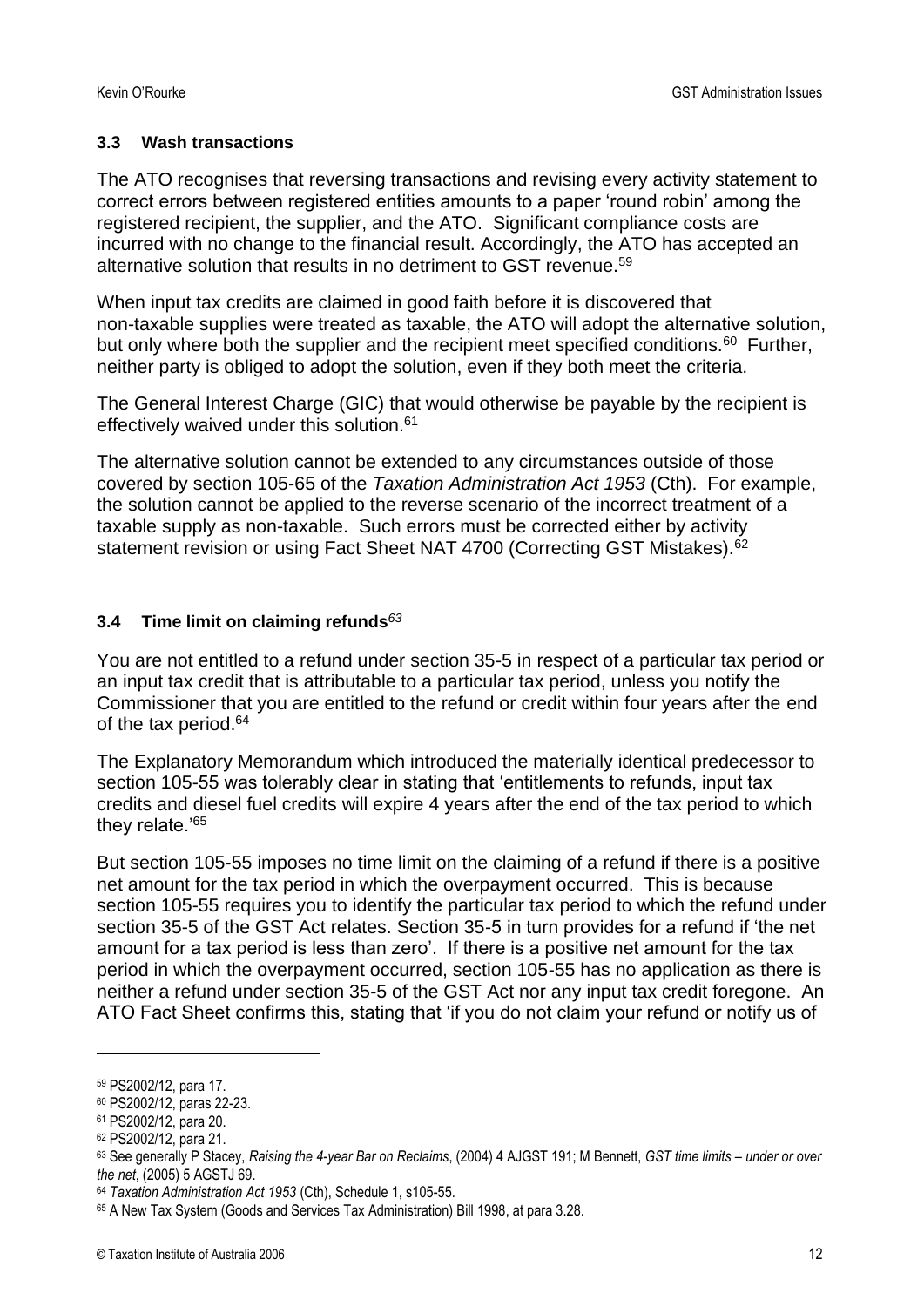your entitlement within the four year limit, the maximum refund you can claim will be limited to an amount equal to what you paid the Commissioner for the relevant tax period.'<sup>66</sup>

The Fact Sheet gives, as Example 2, 'Mike's Mowing paid a tax liability of \$3,000 for his January 2001 activity statement. Mike has recently reviewed this activity statement and realised he has an outstanding GST refund of \$500. The four year time limit does not apply as the GST refund claim for \$500 is less than the \$3,000 he originally paid to the Commissioner.'

The Fact Sheet gives, as Example 3, 'Fred's Fruit paid a \$3,000 tax liability for his July 2000 return. Fred checked his July 2000 activity statement and realised he had made a mistake. He should have received \$1,000 back instead of paying \$3,000. If he claims the GST refund by 31 July 2004, Fred's Fruit is entitled to receive the \$4,000 difference. After this date, the four year time limit takes effect and Fred is only entitled to receive a GST refund of the \$3,000 which he paid.'

Similarly, if an input tax credit is mistakenly excluded from a GST return, the interaction of section 105-55 of the TAA and section 29-10 of the GST Act operate to defer the four year rule indefinitely. As above, section 105-55 of the TAA requires you to identify the particular tax period to which the refund under section 35-5 of the GST Act relates, and section 35-5 of the GST Act in turn provides for a refund if 'the net amount for a tax period is less than zero'. This will usually relate to a period in which an input tax credit is payable such that the four year rule commences at the end of the period. However, section 29-10(3)(b) of the GST Act can defer attribution of an input tax credit if a tax invoice is not held at the time the GST return is lodged. The input tax credit will instead be attributable to the first tax period for which you give the Commissioner a GST return that does take it into account.<sup>67</sup>

The ATO Fact Sheet confirms this. Under the heading 'When the four year limit may not apply', it states that 'if you have a valid tax invoice and have not claimed the GST credit for that purchase, you may claim the GST credit in the current or any later tax period, rather than revise a previous activity statement.'

The Fact Sheet gives as Example 1, 'Bob from Bob's Butcher found a tax invoice in his files dated 20 July 2000. The invoice entitled Bob to claim a GST credit. The four year time limit does not apply in this case because Bob has not made a claim using this invoice before, although four years has passed since the invoice date. Bob correctly claimed the full GST credit in his current activity statement.'

There are sound public policy reasons for limitation periods which go to the finality of disputes or potential disputes, and to certainty of financial position. In the case of the Commonwealth, it is entirely reasonable that the books be ruled off after four years in the certain knowledge that no further refunds will be due. This policy intent, clear in the Explanatory Memorandum, has miscarried in the drafting of section 105-55 of the TAA. It is also inequitable that some taxpayers are limited to a four year refund period while others enjoy an unlimited refund period based around arbitrary criteria, such as whether they happened to have a positive net amount in the relevant tax period. Section 105-55

<sup>66</sup> [www.ato.gov.au/businesses/content.asp?doc=/content/47026.htm,](http://www.ato.gov.au/businesses/content.asp?doc=/content/47026.htm) viewed 1 October 2006.

<sup>67</sup> GST Act, s29-10(4).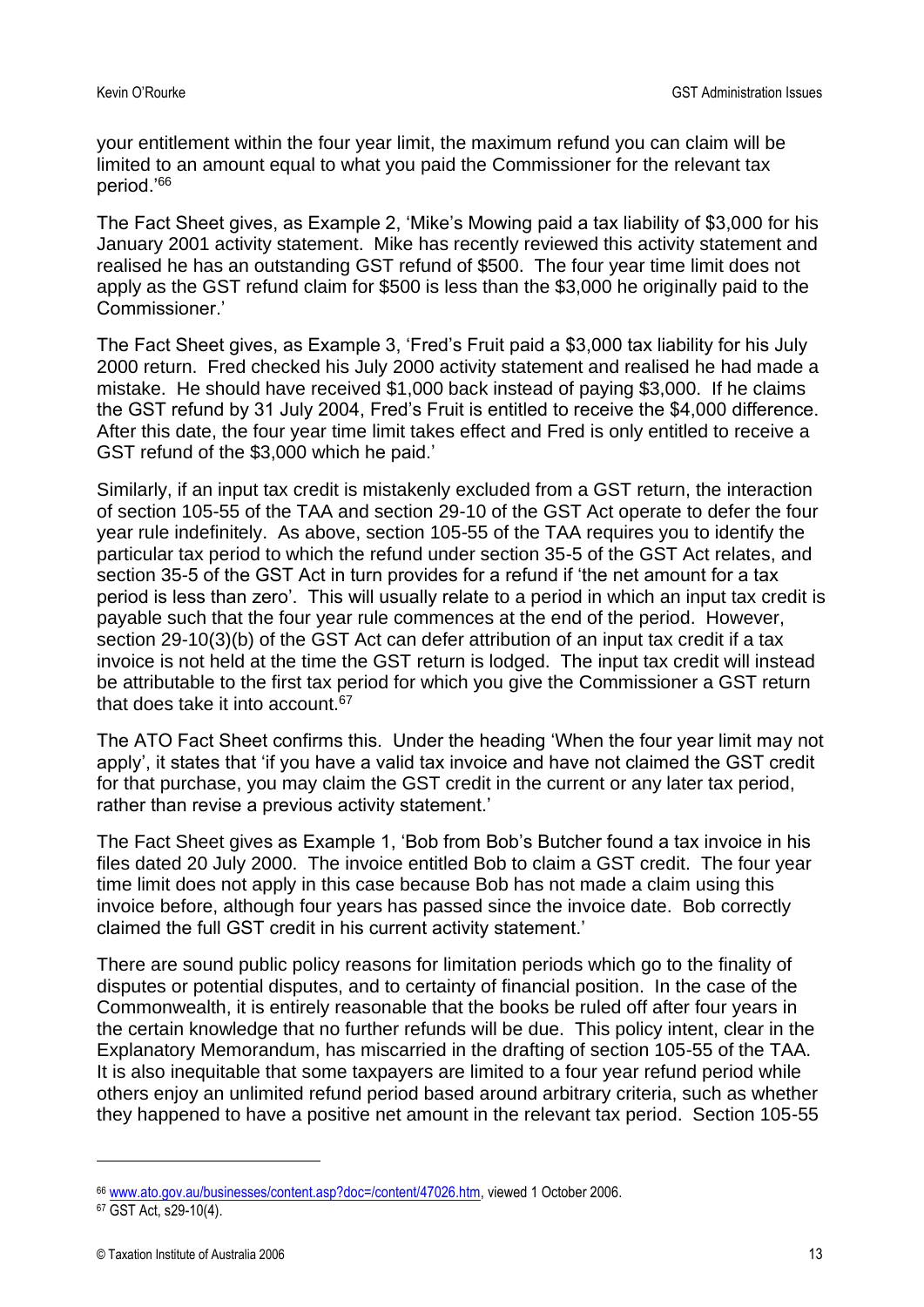should be amended to provide a four year time limit on claiming refunds in all circumstances.

# **4 GENERAL INTEREST CHARGE**

Liability to the General Interest Charge (GIC) is dealt with by section 162-100 of the GST Act. The GIC is automatically imposed and worked out in accordance with section 8AAC of the TAA, and the general discretionary power to remit is in section 8AAG of the TAA.

The GIC provides a case study in conceptual confusion between culpability and compensation. Conceptually, the penalty regime ought to be directed towards culpability while the GIC regime ought to be directed towards compensating the revenue for the time value of money. This distinction is well articulated in the ROSA report: 'An interest charge is ill suited to such a *de facto* penalty role, imposing an uncertain effect that depends significantly on factors other than the size of the shortfall and the degree of culpability. In particular, the effect of imposing a penalty interest on shortfalls would depend on the period taken for the shortfall to be identified and the rate at which the taxpayer would voluntarily have borrowed a similar amount. Furthermore, the perception that taxpayers are being penalised twice for the same offence, or being penalised where it was decided that no culpability penalty should apply, is undesirable.'<sup>68</sup>

The ATO has articulated the rationale for the GIC to be:

- to act as an incentive for payment of liabilities by their due date;
- to ensure that taxpayers who fail to fulfil their payment and return or statement obligations do not receive an advantage over those who meet their tax liabilities in full by the due date; and
- $\bullet$  to compensate the community for the impact of late payments.<sup>69</sup>

In practice, however, there arise numerous examples where the GIC operates as a de facto penalty regime. The recent Practice Statement dealing with the remission of GIC, among other things, reinforces this view by seeking to make the taxpayer's compliance history a relevant consideration in certain circumstances.<sup>70</sup>

## **4.1 Brief history of the GIC <sup>71</sup>**

In 1992, the interest and penalty elements of the penalty for underpaid tax were imposed under separate legislative provisions for the first time. The Explanatory Memorandum

<sup>68</sup> Report on Aspects of Income Tax Self Assessment (ROSA), 16 December 2004, at 52; see also Inspector-General of Taxation, Review into the Tax Office's Administration of Penalties and Interest Arising from Active Compliance Activities, 18 May 2005, at para 3.16.

<sup>69</sup> PS LA 2006/8, at para 1.

<sup>70</sup> PS LA 2006/8, at paras 84 and 120.

<sup>71</sup> A useful summary of the history of GIC can be found in the report of the Inspector-General of Taxation, Review of the Remission of the General Interest Charge for Groups of Taxpayers in Dispute with the Tax Office, 5 August 2004, para 1.60ff.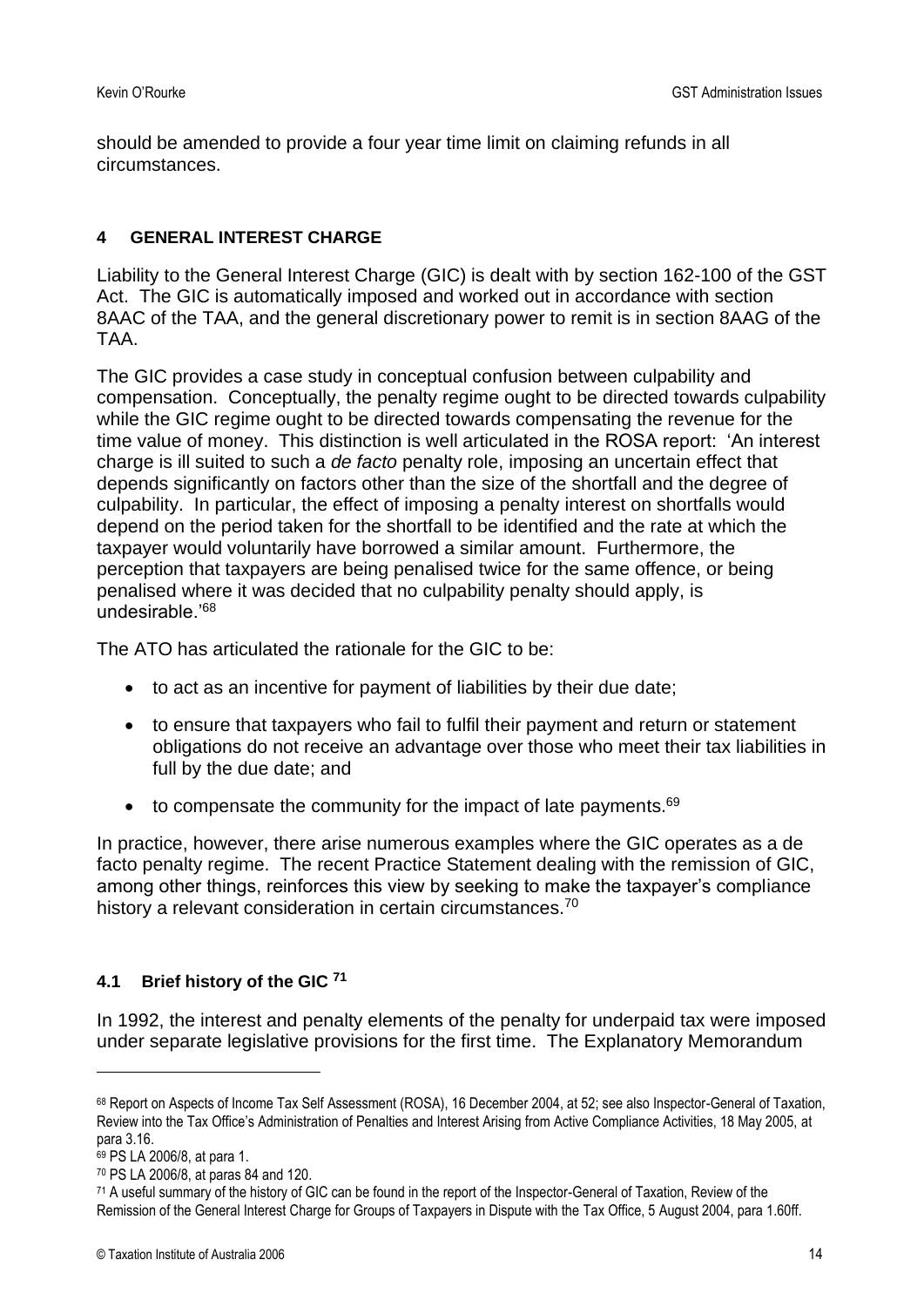which introduced the interest component described it as being 'compensation to the Revenue for the time value of money'.<sup>72</sup> The rate of interest was set at the 13 week Treasury note yield plus four percentage points.

In the Second Reading Speech to the Bill, the Minister assisting the Treasurer described the extra four per cent as reflecting administration costs and the fact that most taxpayers would not be able to borrow at the 13 week Treasury note rate. He also stated that the rate set for the new separate interest charge would make most taxpayers indifferent to borrowing from a bank or being liable to the interest at that rate. From the outset, therefore, the rate was set at four percentage points higher than was necessary to compensate the revenue for its loss. Nevertheless, the increase could be justified on maintaining equity between taxpayers by ensuring taxpayers didn't use the base interest rate as an alternative and cheaper source of finance.

The GIC regime in its current form was introduced on 1 July 1999 creating a single rate of interest payable where the correct payment was not received by the due date. From this date, the rate of pre-amended assessment interest was increased by a further four per cent. No explanation was given for this further increase in the Explanatory Memorandum to the Bill that introduced the uplift. According to the Inspector-General of Taxation, 'there is evidence from other material which suggests that this uplift was made to discourage taxpayers from using the tax system as an unsecured mechanism for borrowing. Another view is that this increase was part of a broad simplification package for interest generally.<sup>'73</sup> Neither reason is compelling. At this point the GIC became a de facto penalty regime in addition to compensating the revenue for its loss.

#### **4.2 Wash transactions**

According to the Commissioner, 'a GST 'wash' transaction is an expression used to describe the situation where a GST-registered supplier wrongly treats a taxable GST supply as non-taxable, hence underpaying its GST. However, the supply in question is made to a recipient who is registered for GST and would have been entitled to claim back from the Tax Office a full input tax credit if the transaction had been correctly treated as taxable by the supplier. The term 'wash' refers to the fact that the effect on primary GST revenue is neutral.'74

The GST is designed to have a self-policing element and an audit trail. It should be understood that this was a deliberate policy choice. This is why the ATO does not take kindly to arguments that, in business to business transactions, it is a 'wash' for GST with a liability and an offsetting credit. If business to business transactions were meant to be ignored, we could have had a retail sales tax or an 'additive' GST. But we do not, so business to business transactions matter.

Nevertheless, if the effect on primary GST revenue is neutral there is little need to compensate the revenue for the time value of money. The imposition of any GIC in

<sup>72</sup> Explanatory Memorandum accompanying the Taxation Laws Amendment (Self Assessment) Bill 1992, Chapter 8.

<sup>73</sup> Inspector-General of Taxation, Review of the Remission of the General Interest Charge for Groups of Taxpayers in Dispute with the Tax Office, 5 August 2004, para 1.64.

<sup>74</sup> PS LA 2006/8 at para 119.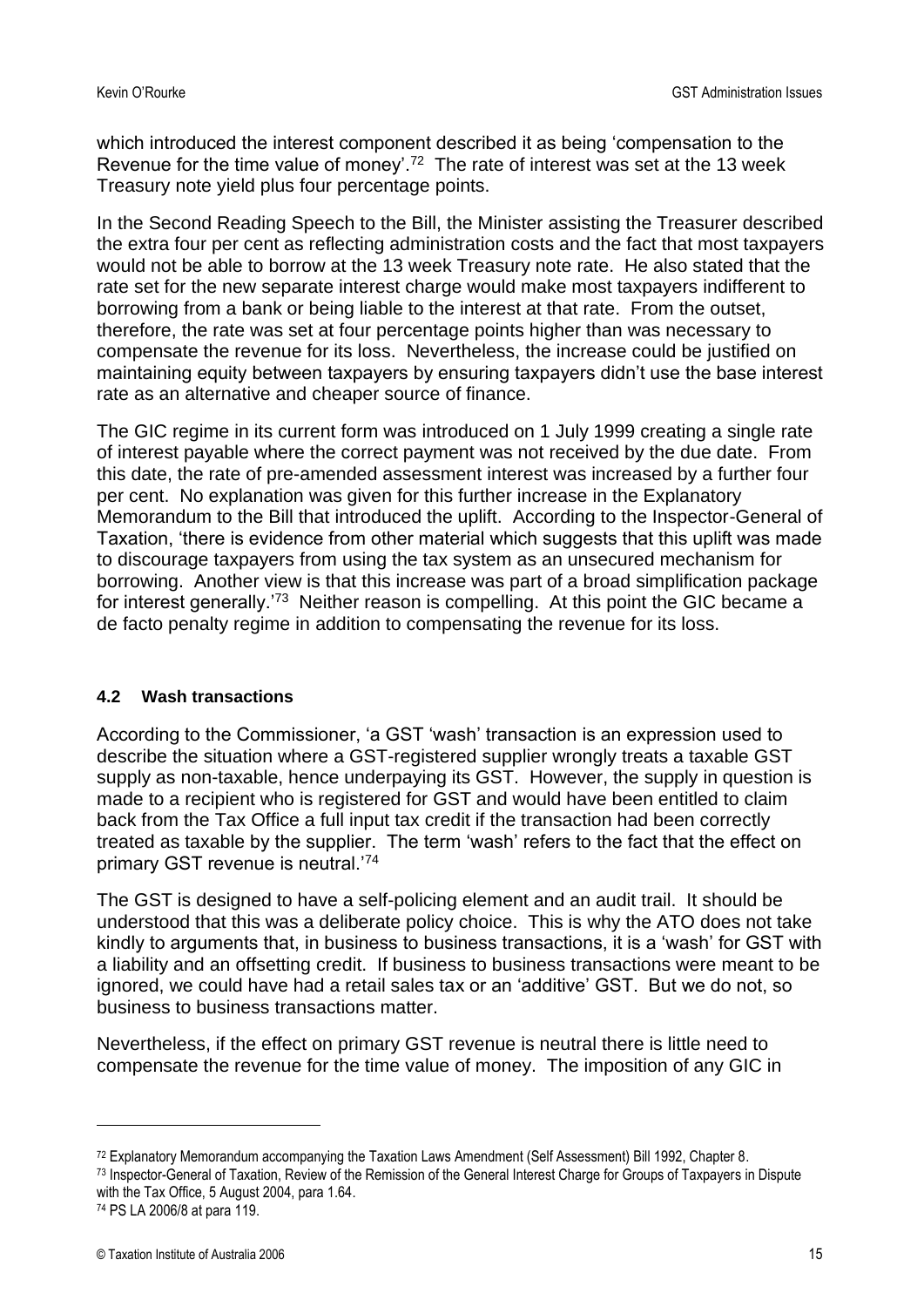these circumstances is penal in nature. Remission in full is therefore in principle generally warranted. To do otherwise is inequitable.

Earlier in this paper we discussed those wash transactions covered by section 105-65 of the *Taxation Administration Act 1953* (Cth), and how the GIC is effectively waived in those circumstances.

The remission of GIC in all other wash transactions is governed by an earlier Practice Statement, PS LA 2003/2, in which the GIC will only be remitted to the base rate. Even then, other factors are taken into account, such as the taxpayer's compliance history. These other factors could only ever be relevant to culpability and seem misplaced.

It is therefore recommended that the Commissioner adopt the practice of remitting GIC in full on wash transactions unless there are special circumstances to do otherwise.

## **4.3 Pre-amended assessment interest**

A distinction can be drawn between pre-amended assessment interest and postamended assessment interest. As noted by the Inspector-General of Taxation, 'in the pre-amended assessment period a taxpayer may not be aware that there is an underpayment of tax. In fact, a taxpayer may genuinely believe that they have complied with all their taxation obligations under the self assessment regime. In such a situation it is unclear how the imposition of the interest charge in full without remission can serve to discourage the taxpayer from using the tax system as an unsecured mechanism for borrowing. Rather, it would be assumed that such a compliance effect would be more relevant in circumstances where a taxpayer has intentionally not complied with their taxation obligations or has delayed in the payment of tax.'<sup>75</sup>

The Inspector-General went on to say that, 'in this context, the imposition of the interest charge in full without remission during the pre-amended assessment period can have a punitive-like effect even though the taxpayer's circumstances do not warrant such an outcome.'<sup>76</sup>

This issue has been dealt with specifically in the income tax context by the introduction of a Shortfall Interest Charge (SIC) for amendments to the year of income ended 30 June 2005 and later years. It is a specific acknowledgement that taxpayers who are genuinely unaware of the shortfall may be unable to take any steps to reduce their exposure to GIC. The SIC is at a lower rate than the GIC and its purpose is to neutralise any advantage over others who pay the tax properly owing at the appropriate time.<sup>77</sup>

The Practice Statement makes no effort to acknowledge these circumstances in the context of GST, stating bluntly: 'As the SIC regime only applies to income tax shortfalls the above considerations do not apply to GIC imposed in respect of other shortfall amounts.'<sup>78</sup>

<sup>75</sup> Inspector-General of Taxation, Review of the Remission of the General Interest Charge for Groups of Taxpayers in Dispute with the Tax Office, 5 August 2004, para 2.28

<sup>76</sup> Id at para 2.29.

<sup>77</sup> PS LA 2006/8 at paras 27-29.

<sup>78</sup> Id at para 44.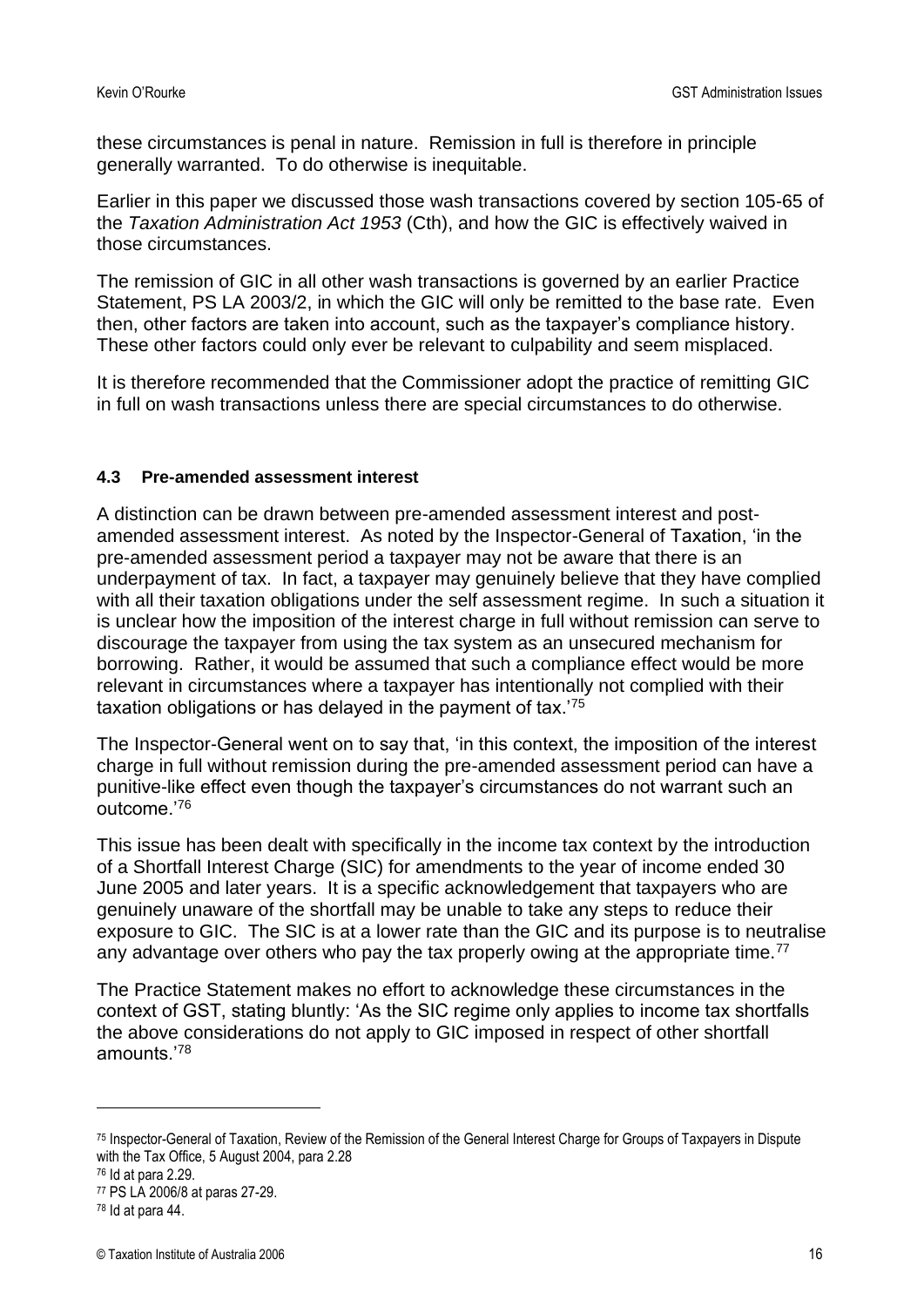And yet, there seems no reason in principle why a SIC directed towards the preamended assessment period in an income tax context should be any less desirable in the GST context. It is inequitable to treat taxpayers differently, albeit in different taxation regimes, when their circumstances are in principle identical. It is also nonsensical for taxpayers to have a Running Balance Account, a single liability across all federal taxes, which in like circumstances calculates SIC on one part of the balance and GIC on another.

It is understood that Treasury is reviewing the possible extension of the SIC regime to all federal taxes. It is recommended that legislative change be effected as soon as possible to extend the SIC regime to GST shortfalls in the pre-amended assessment period.

# *Reliance on draft public rulings*

As stated above, in the context of ruling protection for underpaid tax, the Commissioner should issue a public ruling allowing a taxpayer to rely upon a draft ruling six months after its release if the final ruling has not issued by that date. At the very least it should be expected that reliance on a draft public ruling, being the considered views of the Commissioner, should warrant GIC remission to the base rate, which would still compensate the revenue for the time value of money.

ROSA recommended that 'where taxpayers rely on public rulings while they are in draft form they should be protected from penalties and receive full remission of any interest charges in the event that the final ruling is issued in different terms, to their detriment.'<sup>79</sup> It is a curious recommendation as taxpayers who rely upon a draft ruling generally do so at their peril.

This peril is reflected in the recent Practice Statement which states that a 'draft public ruling will only be accepted by the Tax Office as representing general administrative practice [and thus warranting full remission of the GIC] where the view contained therein is supported by other evidence of a long term and consistent pattern of active Tax Office treatment of the issue consistent with the view expressed in the precedential material.'<sup>80</sup> This is a vague statement of uncertain application in practice. It would have been better to simply state that reliance on a draft public ruling would generally warrant remission of GIC to the base rate.

## **4.4 Appealing the GIC**

The Inspector-General of Taxation has correctly noted, in the context of GST, that, 'currently, taxpayers who are seeking a review of the level of interest charged by the ATO can only do so by making an application for judicial review in accordance with the

<sup>79</sup> ROSA, Recommendation 2.7.

<sup>80</sup> PS2006/8 at para 105.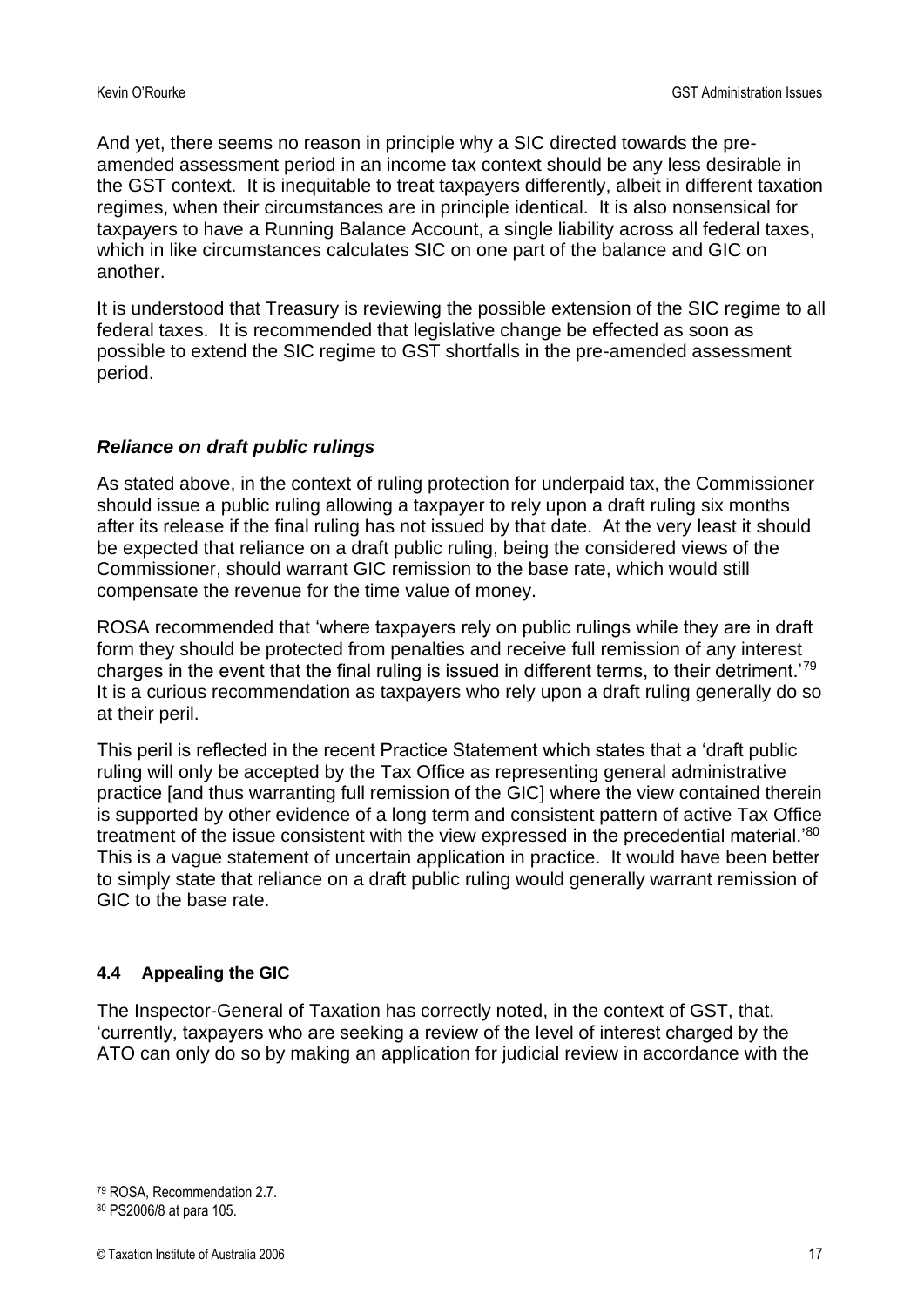terms of the *Administrative Decisions (Judicial Review) Act 1977*. This is a costly and lengthy process.'<sup>81</sup>

In the context of income tax, the ROSA Report recommended that 'where unremitted shortfall interest exceeds 20% of the tax shortfall, the taxpayer should be entitled to object to the decision not to remit. Objection decisions should be subject to review and appeal where the shortfall interest remaining after determination of the objection exceeds 20% of the tax shortfall.'<sup>82</sup>

The ROSA Report went on to recommend that Treasury 'review the possible application of the recommendations contained in this report to all federal taxes.'<sup>83</sup> Significantly, the income tax amending legislation 'has been drafted so that it can be used as a generic model for application to other taxes if required. A further review exploring this possibility will be undertaken starting from the middle of this year [2005].<sup>'84</sup>

The outcome of the Treasury review is unknown but there seems no reason in principle why objection and appeal rights against the remission of interest imposed in the income tax context should be any less desirable in the GST context. It is recommended that legislative change be effected as soon as possible to extend objection and appeal rights to decisions to remit GIC on GST shortfalls where the interest amount exceeds 20% of the shortfall.

## **5 CONCLUDING REMARKS AND SUMMARY OF RECOMMENDATIONS**

The administration of GST is by no means broken and is generally of a high standard. It is readily apparent, however, that improvements can and should be made, and that a sense of urgency needs to be injected into the process. Nine suggested recommendations are summarised below.

The limited purpose of this paper was to discuss some selected aspects of GST administration relating to GST rulings, refunds and the GIC. But three common themes emerged from even this limited discussion.

First, the lack of objection and appeal rights in both the private rulings regime and the remission of GIC on GST shortfalls. Second, the absence of Practice Statements in important areas of administration, or existing Practice Statements which are outdated and require revision in some material respects. Third, the lack of legislative consistency in income tax and GST administration. In each of these areas the unpaid tax collector deserves better.

The nine recommendations are:

1. The Government should amend the GST law to provide formal review rights in respect of private GST rulings as a means of supporting taxpayers in a self-assessment

<sup>81</sup> Inspector-General of Taxation, Review of the Remission of the General Interest Charge for Groups of Taxpayers in Dispute with the Tax Office, 5 August 2004, para 2.114.

<sup>82</sup> ROSA, at 57.

<sup>83</sup> ROSA, Recommendation 7.2.

<sup>84</sup> The Treasury, Consultation Letter on Exposure Draft of Second Tranche of Amendments arising from the Review of Self Assessment, May 2005.